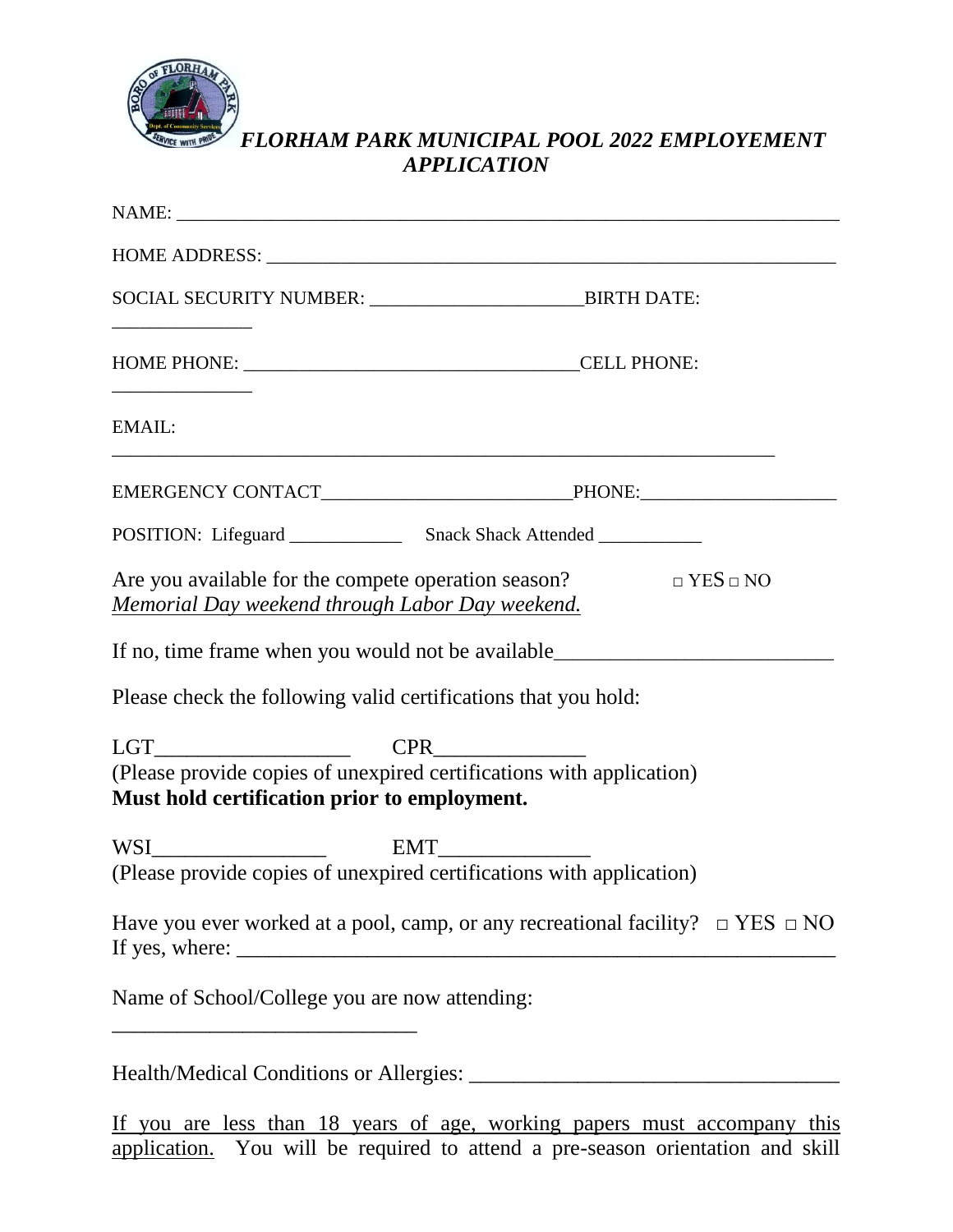evaluation as a condition of employment. The Borough of Florham Park is an Equal Employment Opportunity municipality.

### **FLORHAM PARK MUNICIPAL POOL LIFEGUARD POSITION DISCRIPTION**

#### **LIFEGUARDS:**

**∙** Must be dressed in proper staff attire.

**∙** Observes bathers on assigned sections of bathing areas according to the rotation set by the Manager or designee.

**∙** Rescue bathers using proper rescue equipment and techniques.

**∙** Administer proper artificial respiration, resuscitation, and first aid treatment prior to the arrival of emergency medical staff.

**∙** Administer basic first aid in non-emergency situations.

**∙** Inform bathers of restrictions within the bathing area.

**∙** Maintain rescue equipment in preparation for immediate response.

**∙** Enforce all established rules and regulations.

**∙** Keep the pool deck area clean and free from hazards. Keep locker room areas clean and free from hazards.

**∙** Follow appropriate reporting procedures for accidents and incidents.

- **∙** Act as a gate attendant.
- . Monitor playground and complex areas as directed.
- **∙** Assist with swim lessons.

**∙** Be available for special events, which at times may be prior to or after regular schedule pool operational hours

**∙** Perform other duties as assigned by Management or designee.

### **KNOWLEDGE, SKILLS AND ABILITIES:**

- **∙** Knowledge of water rescue methods and techniques.
- **∙** Knowledge of and ability to administer first aid and life resuscitation (CPR) techniques.
- **∙** Knowledge of the surveillance methods used to recognize and prevent injuries in bathing area
- **∙** Knowledge of water rescue equipment and the ability to maintain such equipment.
- **∙** Ability to enforce swimming regulations.
- **∙** Ability to swim in accordance with certification standards.
- **∙** Ability to remain calm during water-rescue operations.
- **∙** Ability to positively interact with the general public.
- **∙** Must be able to remain alert with no lapses of consciousness for long periods of time.
- **∙** Must be able to sit for extended periods of time, including in an elevated chair.
- **∙** Must be able to project voice for long distances.
- **∙** Must be able to hear and recognize noises and distress signals in the pool environment.

**∙** Ability to read, write, speak, understand and communicate in English sufficiently to perform the duties of the position.

**∙** Must be able to follow direction.

**∙** Ability to work in outside weather conditions which will include exposure to heat, sun, cold, wet or humid conditions for long periods of time.

**∙** Ability to establish and maintain effective, positive working relationships with co-workers, supervisors, officials, and the public, etc.